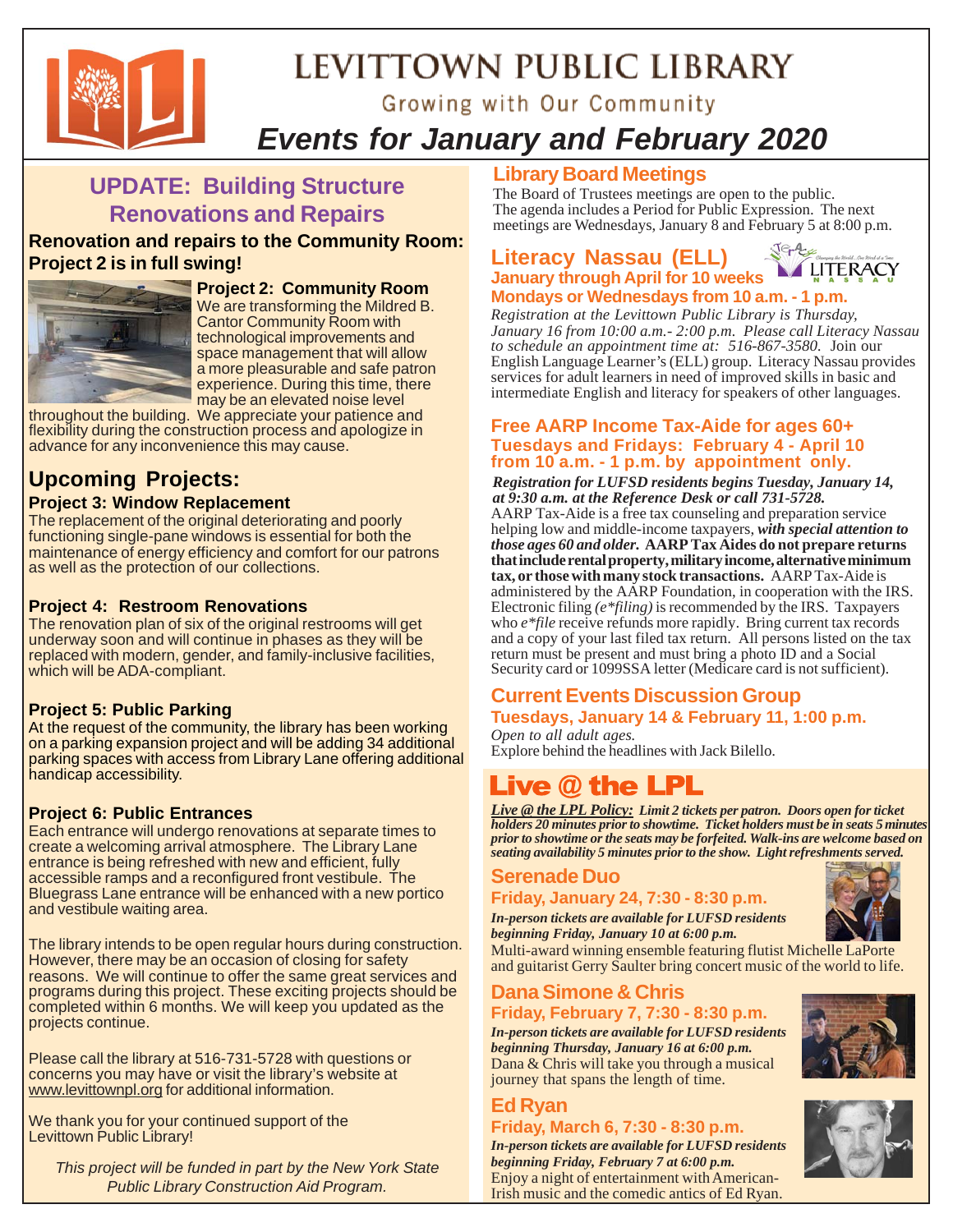**Adult Programs**

*Adult Programs (ages 18+) requiring registration or tickets will list a start date for LUFSD residents, non-resident availability will start one week after, unless otherwise stated. Some registrations may be online. Programs may be altered due to unforeseen circumstances. Registered participants should be present when a program is scheduled to begin, a latecomer's place may be forfeited.*



# **Library Bus Trips:**

Remaining tickets will be on sale at the Circulation Desk for LUFSD cardholders and non-residents. Non-refundable payment is due at the time of registration. Money order or check accepted (no cash), made payable to the Levittown Public Library. Visit the library or our website www.levittownpl.org for more details.

**Please note that all bus trips are subject to a minimum registration. Trip itineraries may be subject to change due to unforeseen circumstances. Children under the age of 18 must be accompanied by an adult. A guide for trip :**

**Example 3 = moderate ACC** = maximum

#### **Westchester Broadway Theatre** *All Shook Up Matinee*

**\$89.00 per person includes: bus, show, lunch, snacks, and bus driver gratuity. Thursday, March 26, 2020**



**Limited tickets will be on sale for LUFSD residents beginning Thursday, January 9 at 6:00 p.m.**

**Remaining tickets will be on sale at the Circulation Desk through Tuesday, February 25. Limit two tickets per patron.**

We depart for Westchester at 9:45 a.m. and will arrive for a dine-in theatre lunch at 11:30 a.m.; choose from a selection of entrees, plus rolls, salad, coffee, tea, and dessert. Non-alcoholic and alcoholic beverages are available for an extra charge. At 1:00 p.m., we will enjoy a musical set to the hits of the King of Rock and Roll himself, Elvis Presley. The music is all Elvis and the result is a show full of hilarious and enchanting 1950's fun. When Chad, the mysterious motorcycle-riding, hip-swiveling roustabout rides into town, suddenly everyone's lip is curling and they are all shook up with secrets, music, and love. This musical will have you dancing in your "Blue Suede Shoes". We will return at approximately 5:30 p.m.

# **Podcasting with** *The Grindhouse Radio*

#### **Tuesday, January 7, 7:00 p.m. Ages 16+**

*In person, by phone, or online registration for LUFSD residents began on Tuesday, November 12 at 6 p.m.* Join celebrities Brimstone and Kim Adragna from the award winning podcast *The Grindhouse Radio.*

Podcasts are audio files available on the Internet that can be played at a listener's convenience. In this Q & A workshop, beginners and established podcasters will learn how to showcase a business, share their passions, and methods to make money through podcasting.

**Exercise Classes: Each class has a separate registration and non-refundable fee, check or money order, made payable to the Levittown Public Library, due upon registration for each person. Each registered person must sign a physical release form prior to the first class.**

#### **Stretching & Toning with Lois Mondays, January 6 - March 23** \$30 fee for 10 classes

**10:00 - 11:00 a.m. (no class on 1/20 & 2/17)**

*Single in-person registration for LUFSD residents began Monday, December 30 at 9:30 a.m. and non-resident starts on Thursday, January 2.*

**Egoscue with Kimberly Sundays, January 26 - March 29, 1:30 p.m.** \$27 fee for 9 classes

*Single in-person registration for LUFSD residents begins Monday, January 6 at 6:00 p.m. (No class 2/16)* A postural therapy designed to eliminate chronic pain.

# **Singles Discussion & Support Group**

**Thursdays, January 16 & February 20, 4:00 p.m.** *Open to all adults.*

Join Life Coach Marla Matthews for open discussions.

**The Police & The Constitution: Public Safety Monday, January 13, 3:00 p.m.**  *Lively Discussions with Professor James Coll*

Discuss the balance between the sometimes opposing legal and public safety systems.

#### **Gun Control Policy: The Second Amendment Wednesday, February 5, 3:00 p.m.**

The ongoing debate of "the right of the people to keep and bear arms" at state and federal levels, will be adressed in this discussion.

#### **Recognizing The Active Shooter Threat Tuesday, March 10, 3:00 p.m.**

The active shooter threat will be examined by analyzing three tragic events and the way law enforcement currently responds.

### **Notable Noshes The Golden Pear**

# **Wednesday, January 15, 7:00 p.m.**

*In-person, by phone, or online registration for all patrons begins Tuesday, January 7 at 6:00 p.m. May register 2 people.* Pears have long taken second place to apples. Let's taste a variety of pears accompanied by blue cheese and share pear recipes.

#### **Boost Your Winter Immunity with Foods Wednesday, February 12, 7:00 p.m.**

Nutritionist Nicole Borukhov will provide healthy winter eating tips and prepare a healthy snack for you to sample. *In-person, by phone, or online registration for LUFSD residents begins Wednesday, January 15 at 6:00 p.m. May register 2 people.*

# **Craft Workshops**

Each class has a separate registration and non-refundable fee, check or money order, made payable to the Levittown Public Library, due upon registration for each person.

#### **Intermediate Knitting Workshop** \$8 fee **Fridays, 1/17, 1/24, 1/31, & 2/7, 6:30 - 8:30 p.m.**

Join Lois Buonagurio to create a lovely cowl neck scarf by the completion of all 4 classes. Patrons will be given a supply list to purchase upon registration. *In-person registration for LUFSD residents begins Thursday, January 2 at 6:00 p.m. May register 2 people.*



*Notable Noshes*

#### **Valentine's Day Dried Flower Wreath** Wednesday, January 29, 6:30 p.m. \$10 fee

Create a beautiful dried flower heart-shaped wreath with dried floral designer Diana Conklin. *In-person registration for LUFSD residents begins Wednesday, January 8 at 6:00 p.m. May register 2 people.*

# **Heart-Shaped Beaded Pendant**

*In-person registration for LUFSD residents begins Tuesday, January 14 at 6:00 p.m. May register 2 people.* \$8 fee **Tuesday, February 4, 6:30 p.m.**

Metalsmither Dana Neger Lagos will take you step-by-step to create a pendant to keep or give as a Valentine's or Mother's Day gift.





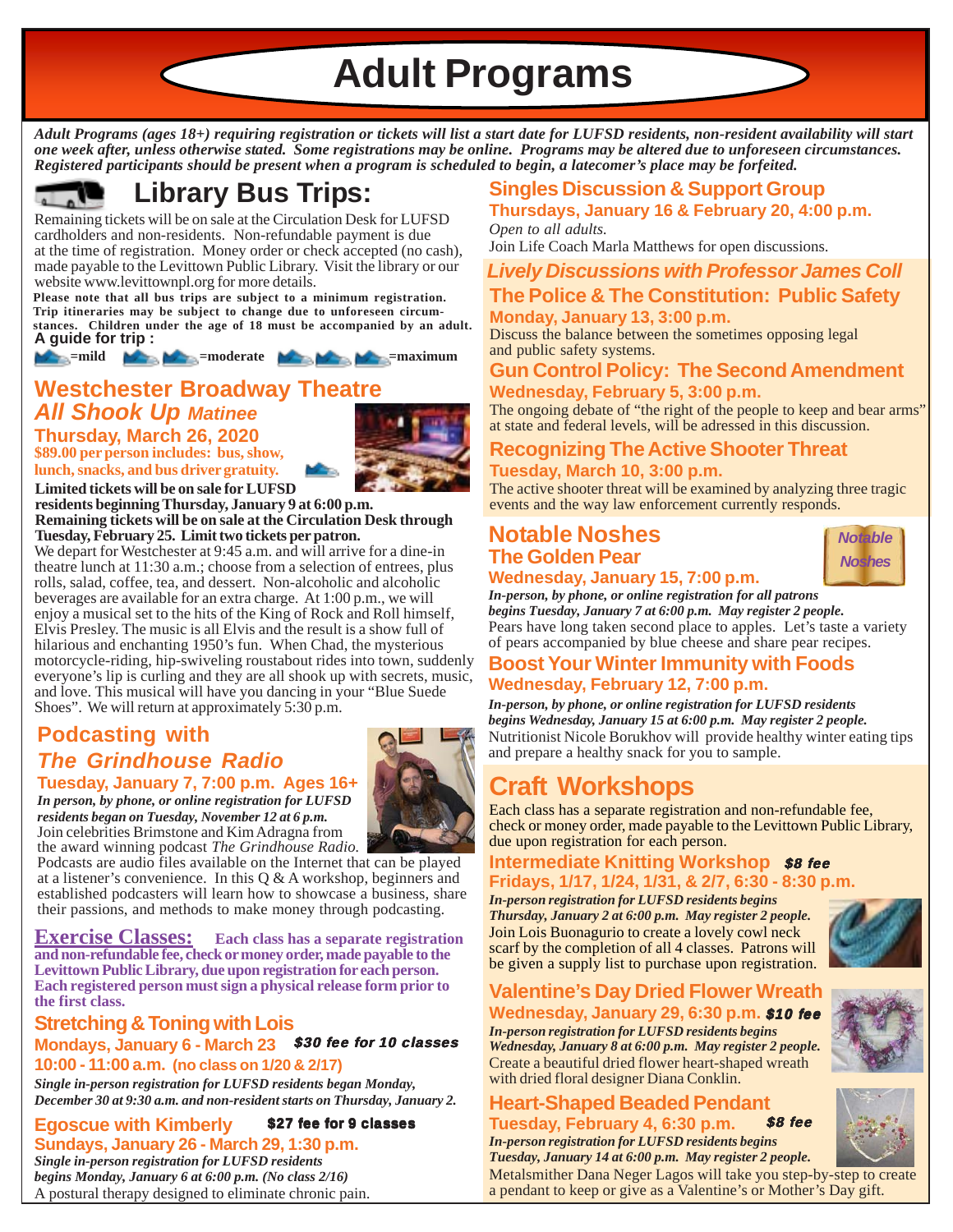# **Adult Programs**

### **The Whitney Museum of American Art: Selections from 1900 to 1965**

#### **Wednesday, February 12, 3:30 p.m.**

Join Professor Vahey for a visual look at the museums founding collection; featuring the works of Jacob Lawrence; African - American painter, Alexander Calder; American abstract mobile sculptor, Edward Hopper; American realist painter, among other American artists.

# **Special Level Craft Classes**

There are no fees for these craft classes designed for adults with special needs run by Doreen McIlwaine, Special Education Coordinator/Behavioral Specialist.



*In-person, by phone, or online registration for one or both classes for LUFSD residents begins Tuesday, January 7 at 9:30 a.m. May register 2 people.*

#### **Mini Scrapbook**

#### **Tuesday, January 28, 10:30 a.m.**

Enjoy making a beautiful flip style scrapbook to hold your pictures or other keepsakes.

#### **Heart-Shaped Picture Frame or Trinket Box Wednesday, February 12, 10:30 a.m.**

Choose to paint and decorate either a wooden heart frame or trinket box that you can keep or give to someone special on Valentine's Day.

# **MEW Memory Loss Craft Classes**



There are no fees for these craft classes designed for adults with memory loss/dementia run by Doreen McIlwaine, Special Education Coordinator/Behavioral Specialist.

*In-person, by phone, or online registration for one or both classes for LUFSD residents begins Wednesday, January 8 at 9:30 a.m. May register alone or with a with caregiver.*

#### **Mini Scrapbook**

#### **Tuesday, January 28, 2:00 p.m.**

Enjoy making a beautiful flip style scrapbook to hold your pictures or other keepsakes.

#### **Heart-Shaped Picture Frame or Trinket Box**

#### **Wednesday, February 12, 2:00 p.m.**

Choose to paint and decorate either a wooden heart frame or trinket box that you can keep or give to someone special on Valentine's Day.



# **Coking C**

Each class has a separate registration and nonrefundable \$5.00 fee, check or money order, made payable to the Levittown Public Library, due upon registration for each person. May register 2 people.

#### **Gourmet Chinese Takeout Favorites Friday, January 17, 6:30 p.m.**

Chef Rob prepares and give samples of cashew chicken & broccoli and pineapple & green onion fried rice for the Chinese New Year. *In-person registration for LUFSD residents begins Friday, 1/3 at 6 p.m.*

# **Cajun Night - Jambalaya**

#### **Thursday, February 20, 7:00 p.m.**

*In-person registration for LUFSD residents begins Thursday, 1/30 at 6:00 p.m.* Chefs Andrea and Jason Moss show you how to prepare this New Orleans favorite just in time for Mardi Gras! Enjoy a sample.

#### **Irish Soda Bread Muffins Friday, March 6, choose between 2:30 & 6:30 p.m.**

*In-person registration for LUFSD residents begins Thursday, 2/13 at 9:30 a.m. for the 2:30 p.m. session and 6:00 p.m. for the 6:30 session.*

Make St. Patrick's Day special by creating 10 muffins with Chef Rob to take home and bake. You will be given a list of utensils to bring.

**January Display & Exhibit: Photographic Images by the Nassau County Camera Club.**

#### **February Exhibit & Display Cases:**

**Levittown Public High Schools**

**Gen. MacArthur & Division Ave. from 2/3 through 2/27 with Artists' reception on 2/6 from 6:00-7:30 p.m.**

#### **Page Turners Book Discussion Group** *The Book Woman of Troublesome Creek* **by Kim Michele Richardson**

**Tuesday, January 21, 7:00 p.m.**

 A bold and unique story of fierce strength and one woman's belief that books can carry us anywhere.

#### *Chariot on the Mountain* **by Jack Ford Monday, February 10, 1:00 p.m.**

Based on the real life story of Kitty Payne, a multiracial freed slave who fought for her rights in the American Court before the Civil War, and the unlikely alliance between three trailblazing women.

#### *Sing, Unburied, Sing* **by Jesmym Ward Tuesday, February 18, 7:00 p.m.**

An intimate portrait of a family and an epic tale of hope and struggle through Mississippi's past and present.

#### **Adult Book Discussion with Fran Cohen** *Love and Ruin* **by Paula McLain Monday, January 6, 1:00 p.m.**

This is the story about Martha Gelhorn - a fiercely independent, ambitious woman, ahead of her time who would become one of the greatest war correspondents of the 20th century.

#### *Educated: A Memoir* **by Tara Westover Monday, March 9, 1:00 p.m.**

A young girl who, kept out of school, leaves her survivalist family and goes on to earn her PHD from Cambridge University.

#### **Classic Movies with "The Movie Man"**

John Carpenter will discuss the movies prior to the screenings.

**Friday, January 24, 1:00 p.m.** *Star of Midnight* **1935** (1hr. 30 min.) Mystery/Comedy (Ginger Rogers & William Powell)

**Monday, February 3, 1:00 p.m.** *Doll Face* **1945**

(1hr. 23 min.) Romance/Musical (Perry Como & Carmen Miranda)

# Friday Cinema

#### **No tickets required.**



# **January 31,** *Downton Abbey* **1:30 p.m. & 6:30 p.m.**

The Crawley family prepares for an official royal visit to their family house in Yorkshire in 1927. Starring: Hugh Bonneville & Maggie Smith Rated PG 2hrs. 2 min. (Drama)



# **February 28,** *Judy* **6:30 p.m. Showing Only**

Legendary performer, Judy Garland arrives in London in the winter of 1968 to perform a series of sold-out concerts. Starring: Michael Gambon & Reneé Zellweger Rated PG-13 1hr. 59 min. (Drama/Musical/Romance)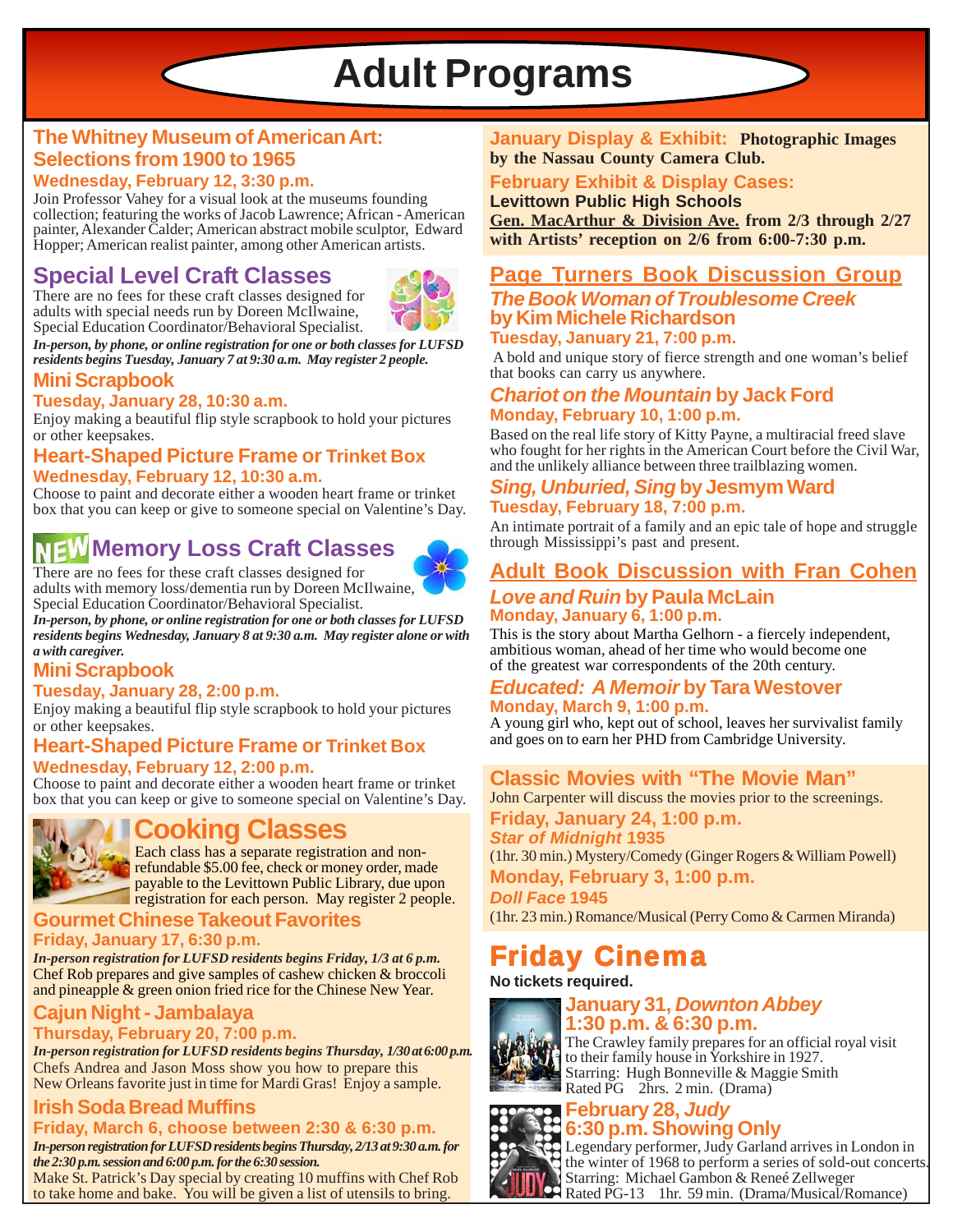**Young Adult Programs**

Unless otherwise stated, all programs are for teens in grades 6 through 12 and registration for teen programs takes place online, at levittownpl.org. Space permitting, non-resident teen registration will start one week after LUFSD teen registration. Preference is given to LUFSD residents for programs requiring registration. Registered participants must be present when the program is scheduled to begin. We regret that a latecomer's place may be given to those on the waiting list.



**We have many resources to help you succeed in school. Come in and use our laptop computers, study room, online databases, study guides, and reference books.**

**Or, if you need a break from schoolwork, play a game or relax with friends in our comfortable gaming room.**

## **Craft Wars**

#### **Wednesday, January 8, 3:45 - 4:45 p.m.**

*Registration for LUFSD teens began Monday, December 23.*

Stretch your creativity muscles in this fun challenge. Teens will create a craft using various materials. The most creative craft wins!

# **Community Service Programs**

#### **Teen Advisory Board Fridays, January 10 and February 14 4:00 - 5:00 p.m.**

Teens let your voices be heard! Are you in grades 6-12? Do you have ideas for programs or materials we should purchase? Do you need community service hours? If you answered yes to any of these these questions, the Levittown Public Library Teen Advisory Board needs you! Snacks will be provided and registration is ongoing.

# **Troopon Club**

#### **Saturday, January 25, 2:00 - 4:00 p.m. Wednesday, February 19, 2:00 - 4:00 p.m.**

*Registration for LUFSD teens begins 2 weeks prior to each session.* Cut-out, sort and total manufacturer's coupons to be sent to military families.



**You will receive 2 hours of community service per session.**

# **Adopt Me Bandanas**

**Wednesday, January 29, 3:45 - 4:45 p.m.** *Registration for LUFSD teens begins Wednesday, January 15.* Make awesome bandanas to help shelter pets get adopted. **You will receive 1 hours of community service.**

#### **Recipes to End Hunger Saturday, February 15, 2:00 - 3:30 p.m.**

*Registration for LUFSD teens begins Friday, January 31.* The Students Rebuild theme for 2020 is The Hunger Challenge. Create an illustrated version of a recipe that reflects culture, community, and connection. For every piece of artwork you create, the Bezos Family Foundation will make a donation to programs fighting hunger.

**You will receive 1.5 hours of community service.**

# **Student Smart**

**Student Smart equips students with fundamental tools to improve their study skills through workshops.**

#### **How are you studying? Learn to avoid dangerous detours.**

#### **Saturday, January 18, 10:30 - 12:00 p.m.**

*Registration for LUFSD teens begins Friday, January 3.* The key to effective studying is to arm our students with the principles of cognitive science and help guide them to selfregulate their own learning. Some students are falling into approaches that are time-consuming at the expense of other techniques that have been shown to be more efficient. **Dr. Gebbia & Dr. Alcruz from the Cognition and Learning Lab (CogLe)** at Molloy College are engaged in a program that aims to share efficient study strategies and promote self-regulated learning. Join us for an interactive, small-group session that presents **high-utility study strategies and ways to defy procrastination.**

# **Creating Presentations with WeVideo**

#### **Tuesday, February 25, 3:45 - 5:00 p.m.** *Registration for LUFSD teens begins Friday, January 3.*

Teens will learn how to use the free online video editor program WeVideo to create and edit unique video presentations. Teens will learn to upload footage, create transitions, add graphics, and even produce their own narrations. With WeVideo, no matter what the story is, you can make it memorable.

## **Minecraft Survival**

#### **Tuesdays, January 14 and February 4 3:45 - 4:45 p.m.**

*Registration for LUFSD teens begins 2 weeks prior to each session.*

Join our adventures as we work together to battle Pillagers, slay the Ender Dragon and build wondrous creations.

### **Calm Coloring Wednesday, January 15, 3:45 - 4:45 p.m.**

*No registration required.* School and life can be stressful! Come decompress and color your way into relaxation.

#### **3D Printing with Minecraft Tuesday, January 21, 3:45 - 4:45 p.m.**

*Registration for LUFSD teens begins Tuesday, January 7.* Use Minecraft to build your own 3D objects and print them out on our 3D printers.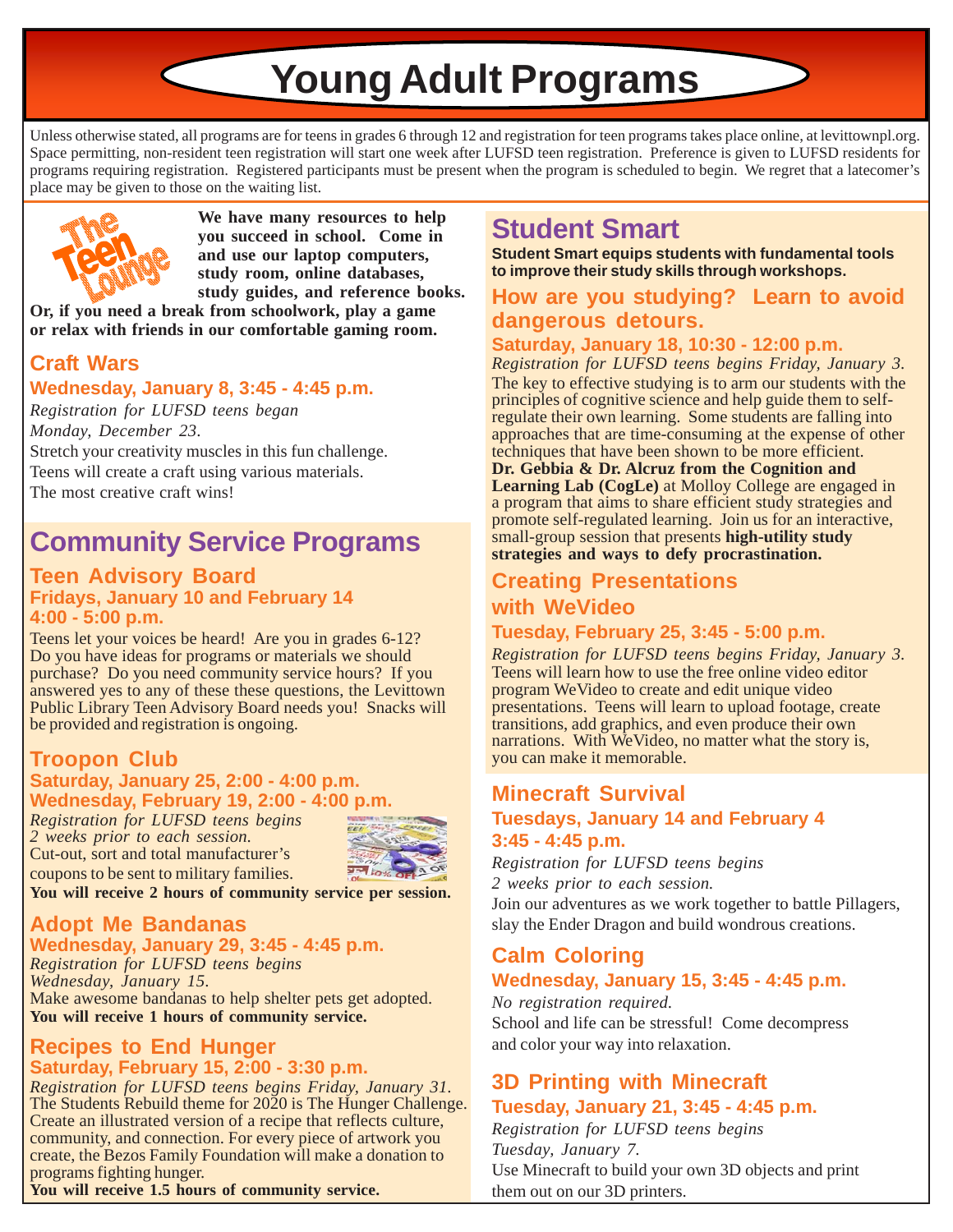# **Young Adult Programs**

#### **Teen GSA Tuesdays, January 21 and February 18 7:00 - 8:30 p.m.**

*Sign up for push notifications at rmd.at/levittowng*

Come hang out and meet other people like you. This is a safe space to be yourself.

#### **Winter Paint Night Friday, January 24 6:00 - 7:00 p.m.**

*Registration for LUFSD teens begins Friday, January 10.* Celebrate the season and paint an amazing winter scene!

#### **Mosaic Garden Heart Friday, February 7, 4:00 - 5:00 p.m.**

*Registration for LUFSD teens begins Friday, January 24.*

Using mosaic tiles and cement, make a lovable heart. This could be a great gift for Valentine's day!

#### **Experience Virtual Reality Tuesday, February 18 2:00 - 3:00 p.m. or 3:00 - 4:00 p.m.**

*Registration for one session for LUFSD teens begins Tuesday, February 4.*

Experience virtual reality using the library's HTC Vive. We will try a variety of virtual reality games, such as Job Simulator, The Lab or Beat Saber.

#### **Slang Trivia Thursday, February 20, 2:00 - 3:00 p.m.**

*Registration for LUFSD teens begins Thursday, February 6.* You know what lit and salty means but can you figure out different slang words from other decades or countries? Bring your phone and see what you know with this fun Kahoot trivia game!

*We will also have ipads available for use.*

#### **Super Smash Bros. Ultimate Friday, February 21 2:00 - 4:00 p.m.**



*Registration for LUFSD teens begins Friday, February 7.* Let's have a fun afternoon playing some ultimate brawls! There will be multiple rounds of hilarious fun!

#### **Teen Book Club** *The Seventh Most Important Thing* **by Shelley Pearsall.**

**Tuesday, February 11, 7:00 - 8:00 p.m.**

*Registration for LUFSD teens begins Monday, January 13.*

Calling all readers… we are starting a new book club just for you! It's ok if you don't get a chance to finish the book in time, we will still talk about what you have read and do a fun activity together! Please pick up a copy of the book at the Circulation Desk.

# **College Access**

# **College Search Workshop**

**Monday, January 27, 6:30 - 8:00 p.m.**

*Registration for LUFSD teens in grades 9 - 12 begins Friday, January 3.*

Are you terrified that you need to find the perfect college for you from more than 4,700 two- and four-year colleges and universities in the United States? There are probably many colleges where you will be happy and successful, and finding them isn't as hard as it seems. This workshop will show you how can you use the library databases to find a college that's right for you!

## **TEST PREPARATION**

*Registration for LUFSD teens in grades 9 - 12 begins 2 weeks prior to each session.*

# **SAT/ACT Practice Test**

#### **Monday, February 3, 5:00 - 8:30 p.m.**

Students can choose to take either the SAT or the ACT exam. Taking full-length practice tests under timed conditions is essential to be ready for the official test date. A graded test report will be handed out the following Monday at the Review/Information Session.

# **SAT/ACT Test Review: Review/Information Session**

#### **Monday, February 10, 7:00 - 8:00 p.m.**

Students who attended the SAT/ACT practice test on February 3rd will return to the library with their parents for their full diagnostic scored report. Parents are welcome to attend.

## **SAT/ACT Crash Course Tuesday, February 25, 6:00 - 8:30 p.m.**

This course will focus on helping students raise their confidence and their scores. This 2.5 hour course includes test-taking strategies, content refresher, timing tips, and exam tricks.





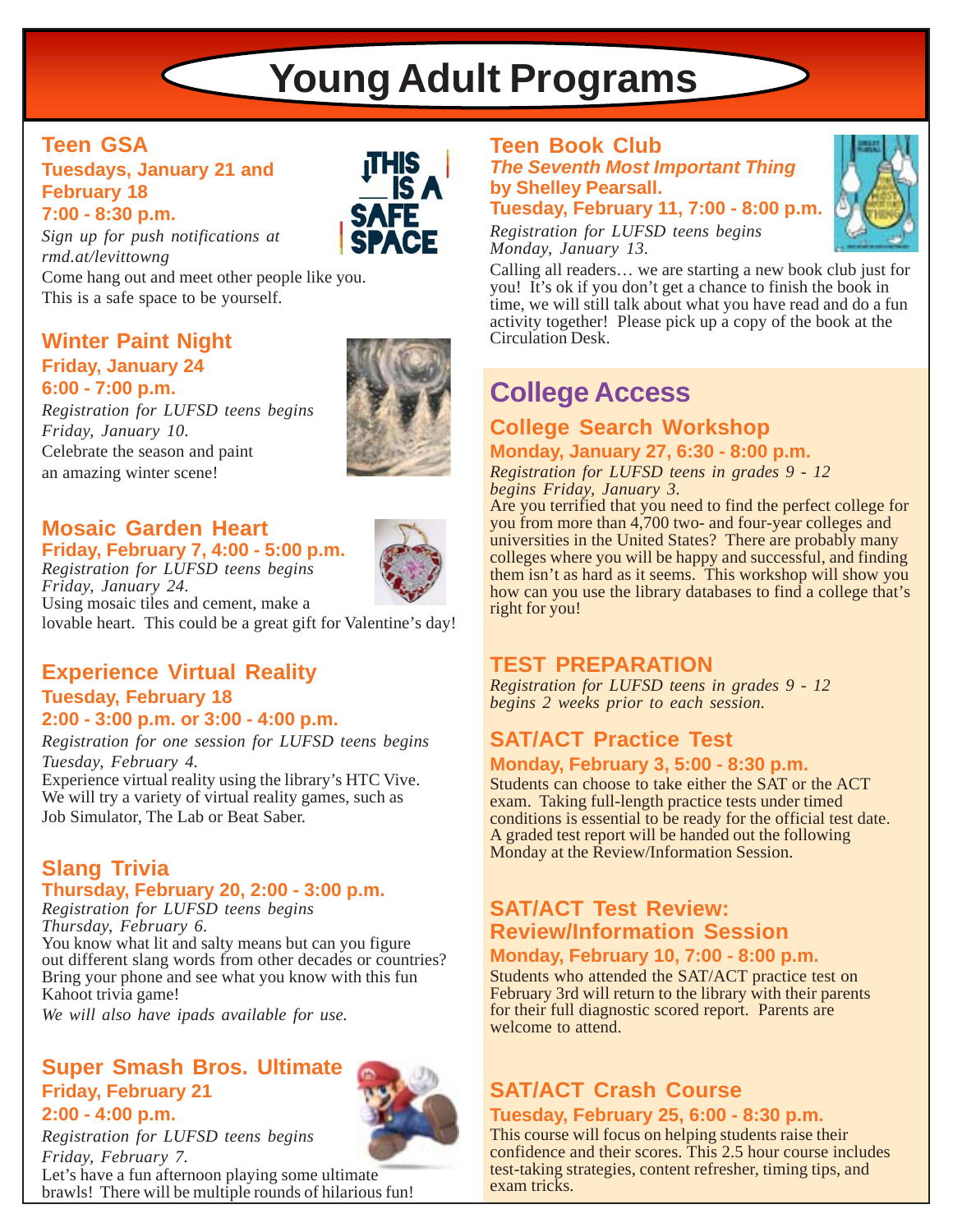# Children's Department

**Preference is given to LUFSD residents for programs requiring registration. Space permitting, non-residents may register the day before a program. Registration begins at 9:00 a.m. on the day listed unless otherwise noted. Patrons may register online with a valid library card. If you need assistance, you may call the Children's Room at 731-5728 ext. 500. Some programs require in-person registration and/or tickets. Registered participants must be present when the program is scheduled to begin. Storytime: Birth certificate must be shown at the first storytime class. Children may be registered for only one storytime program per session.**



**Kindle Paperwhites are recommended for beginning readers up to grade 5. Check out a Kindle, preloaded with a selection of popular children's titles.**

**Osmo Steam Kits are recommended for ages 6 - 12. Osmo links real world play with the digital world! Kids learn by doing, so each game uses action to play. Each kit comes with a Kindle Fire that is preloaded with a specific game, as well as the games Masterpiece, Monster, and Newton, which only need a pen and paper to play.**

**Our Winter Storytimes for ages 18 months through age 5 are ongoing. There are limited openings in some classes. Call the Children's Department for further information.**

#### **BABY AND ME TIME**

#### **AGES 4 MONTHS to 18 MONTHS**

A lapsit program for baby and **one adult** with music, movement, a story and time to socialize. *Separate registration is required for each session.*

**Friday, January 10, 10:00 - 10:45 a.m.** *Registration begins Friday, January 3.* **Friday, January 24, 10:00 - 10:45 a.m.** *Registration begins Friday, January 17.* **Friday, February 7, 10:00 - 10:45 a.m.** *Registration begins Friday, January 31.* **Friday, February 14, 10:00 - 10:45 a.m.** *Registration begins Friday, February 7.* **Friday, February 28, 10:00 - 10:45 a.m.** *Registration begins Friday, February 21.*

#### **ALL TOGETHER NOW – AGES 1 ½ - 3 ½ (children born between July 2016 – July 2018)**

The perfect storytime for families with children close in age. There will be stories and flannels, with music and movement for children with **one adult** to enjoy together. **Mondays, January 6 - February 10 Choose between sessions 10:15 a.m. or 11:00 a.m.** *Registration began Thursday, December 19.* (No class on Monday, January 20)

#### **MOTHER GOOSE – AGES 1 ½ - 2 ½**

**(children born between July 2017 – July 2018)** A movement - filled program for children, with **one adult**, which includes stories, music, rhymes, and fingerplays. **Tuesdays, January 7 - February 4 at 10:00 a.m.** *Registration began Thursday, December 19.*



## **STORYTIME FOR TOTS – AGES 2 ½ - 3 ½**

**(children born between July 2016 – July 2017)**

Enjoy longer stories and flannels with some music and movement mixed in for children with **one adult**.

**Tuesdays, January 7 - February 4 at 11:00 a.m.** *Registration began Thursday, December 19.*

#### **ON MY OWN PRE-SCHOOL DISCOVERY For AGES 3 ½ - 5 (children not yet in kindergarten and born between December 2014 - July 2016)**

For children on their own, this program incorporates skills needed to succeed in kindergarten. Adults will remain close by in our Children's room.

#### **Wednesdays, January 8 - February 5 at 1:30 p.m.** *Registration began Monday, December 23.*

## **Jr. Chefs - Grades K - 2**

Some items may contain chocolate and traces of peanut oil. No cooking involved.

## **Candy Shop Treat Monday, January 6 at 6:00 p.m.**

*Registration began Monday, December 30 at 6:00 p.m.* Make a yummy candy shop treat.

#### **Little Chefs - Ages 3 - 5 (children not yet in kindergarten with an Adult.) Some items may contain chocolate and traces of peanut oil. No cooking involved.**

## **Candy Shop Treat**

#### **Thursday, January 23**

**Choose between sessions 6:00 p.m. or 7:00 p.m.** *Registration begins Thursday, January 9 at 6:00 p.m.* Make a yummy candy shop treat.

## **Valentine's Day Treat Monday, February 3**

**Choose between sessions 6:00 p.m. or 7:00 p.m.** *Registration begins Friday, January 17 at 6:00 p.m.*

Create a sweet treat.

#### **Crazy 8's - Grades K - 5**

Learn how much fun math can be through crazy activities such as: Glow-in-the-Dark Geometry, Spy Training, and much more.

#### **Tuesday, January 7**

*Registration began Friday, December 20 at 6:00 p.m.* **Choose between sessions 6:00 p.m. or 7:00 p.m.**

#### **Tuesday, January 28**

*Registration begins Monday, January 13 at 6:00 p.m.* **Choose between sessions 6:00 p.m. or 7:00 p.m.**

## **Book Club Jr. - Grades K - 2**

Read a story together with fellow book club members and your librarian. Play games and do fun activities. Pick a prize from our treasure chest.

**Monday, January 13 at 4:30 p.m.**

*Registration began Monday, December 30. Can I Be Your Dog?* **by Troy Cummings**

#### **Monday, February 24 at 4:30 p.m.**

*Registration begins Monday, February 10. The Runaway Dinner* **by Allan Ahlberg**

*Refreshments will be served - please call for more information.*







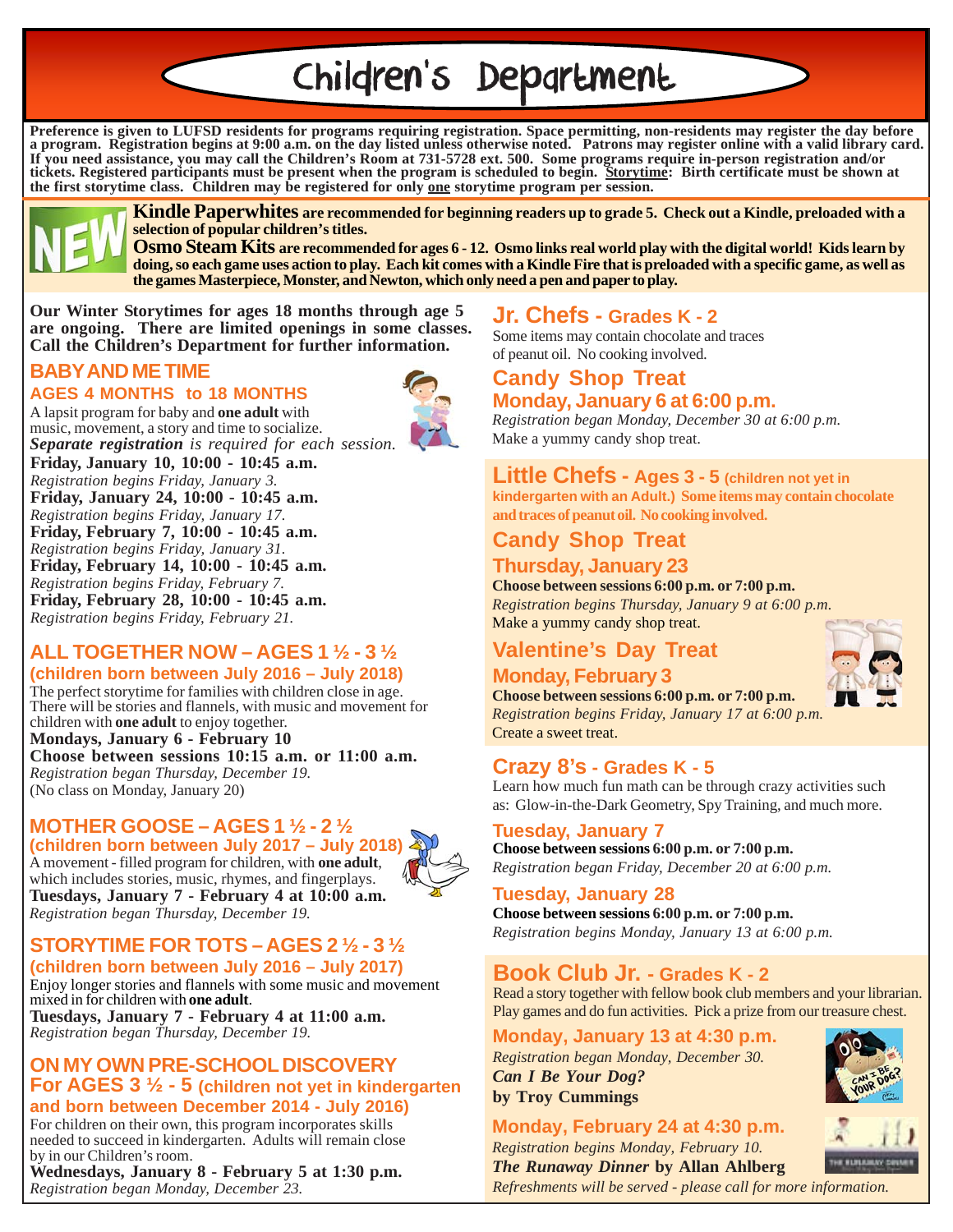# Children's Department

#### **Sunshine and Snowflakes Ages 3 - 7 with an adult Thursday, January 16 at 7:00 p.m.**

*Registration begins Thursday, January 2 at 6:00 p.m.* Let's pretend it's July in January in this special summer-themed storytime. There will be tons of sun and fun!

#### **Globetrotters - Grades K - 3**

**Kick off the new year as we travel around the world with this new program series. China**



#### **Wednesday, January 22 at 6:00 p.m.**

*Registration begins Wednesday, January 8 at 6:00 p.m.* Celebrate the year of the rat by exploring the country of China. *Program will last 1.5 hours. Refreshments will be served- please call for more information.*

# **Kenya**

#### **Wednesday, February 5 at 6:00 p.m.**

*Registration begins Monday, January 27 at 6:00 p.m.* Discover the African safari and learn how Wangari Maathai won the Nobel Peace Prize for planting trees, then plant your own seed to take home and watch grow.

#### **Reason2Smile Bracelets with one adult Wednesday, February 26 at 6:00 p.m.**

*Registration begins Wednesday, February 12 at 6:00 p.m.* Learn about Kenya and create beautiful paper bead bracelets.

#### **Chess Meet Up with Long Island Chess Nuts - Grades 2 - 6 Wednesday, January 29 at 6:00 p.m.**

*Registration begins Wednesday, January 15 at 6:00 p.m.* Learn how to play chess and then practice your new skills.

# **Books To Belly - Ages 3 - 7**

#### **Thursday, January 30 at 7:00 p.m.**

*Registration begins Tuesday, January 14 at 6:00 p.m. If You Give A Dog A Donut* **by Laura Numeroff**



Read together the story *If You Give a Dog a Donut* by Laura Numeroff as we pair it with baked whole wheat donuts! We'll finish up with a craft that connects with the story!

# **LEGO Creation Club - Grades K - 4 Saturday, February 1 at 2:30 p.m.**

*No registration required.* Create fun LEGO creations with friends.

## **Jump Bunch**

A music and movement program filled with lively activities and lots of fun.

**Jump Bunch Babies Ages birth - 22 months Saturday, February 1 at 10:00 a.m.** *Registration begins Saturday, January 18.*

**Jump Bunch Kids Ages 23 months - 5 years Saturday, February 1 at 11:00 a.m.** *Registration begins Saturday, January 18.*

### **Circut Cards - Grades 3 - 5 Tuesday, February 4 at 4:30 p.m.**

*Registration begins Tuesday, January 21.* Learn about electrical circuits and then create a light up card for someone special using your new skills.

# **Books Before Bedtime**

**Ages 3 - 7 with an adult** Cozy up in your pajamas as we read bedtime stories and create a special craft.

**Thursday, February 6 at 7:00 p.m.** *Registration begins Friday, January 24 at 6:00 p.m.* **Thursday, February 27 at 7:00 p.m.** *Registration begins Friday, February 14 at 6:00 p.m.*

#### **Donut Bouquet - Grades K - 5 Thursday, February 13**

**Choose between sessions 6:00 p.m. or 7:15 p.m.** *Registration begins Friday, January 31 at 6:00 p.m.* Make a decadent bouquet of donuts to share with someone special!

## **Candy Into Art - Grades K - 5 Thursday, February 20**

#### **Choose between sessions 12:30 p.m. or 2:00 p.m.**

*Registration begins Thursday, February 6 at 6:00 p.m.* A chocolate car that's bigger than you! A face made out of candy wrappers! Discover how artists use candy to create art masterpieces. Then create your own artwork using popular candy wrappers. *Food traces will be present.*

# **Maker Kids - 3Doodlers Grades 3 - 5**

**Friday, February 21 at 2:30 p.m.** *Registration begins Friday, February 7.* See what you can create in 3D using our 3Doodlers.